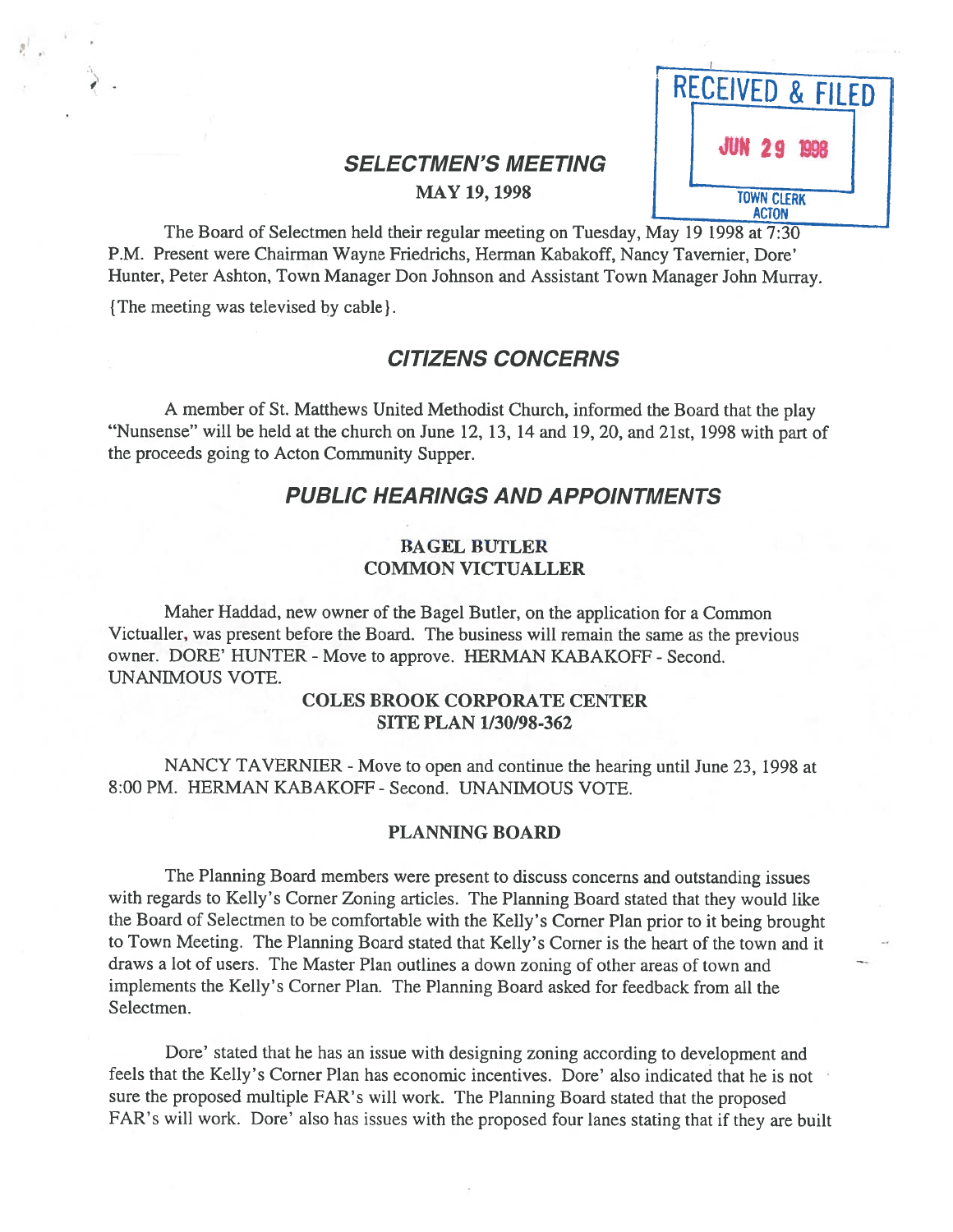traffic will increase to accommodate the roadway. The Planning Board indicated that the new proposal will only be three lanes.

Herman stated that he has concern for the abutting neighborhood and suggested that the <sup>p</sup>lan be put forward, step back, wait <sup>a</sup> year, and then implement if the need is still there. Herman stated that he struggled with the complexity of the articles along with the abutting neighborhood turmoil.

Wayne also stated that the <sup>p</sup>lan should be <sup>g</sup>iven <sup>a</sup> 1-2 year hiatus. It was also asked whether the design would allow the loading docks to be located away from public view and it was indicated that there is <sup>a</sup> method to tucking loading docks into buildings. Wayne also indicated that his major problem with this proposal is traffic and fiscal impact.

The Planning Board indicated that the timing is right for this proposal and if the articles were sat on, then there would be <sup>a</sup> rash of development under the old zoning. The Planning Board also indicated that the <sup>p</sup>lan was to make Kelly's Corner more pedestrian friendly, and that the proposed change of use is only designed to draw more business to the area.

Adrian Hancock, resident, indicated that the relationship between the Planning Board and the Board of Selectmen needs to be closely looked at since he does not want to see an activist Planning Board. Mr. Hancock feels that the Planning Board does not protect the rights of the abutters, sitting the unenforceable issues at Lupine Path. The Planning Board stated that they enforce <sup>p</sup>lanning standards and they also have <sup>a</sup> incredible <sup>p</sup>lanning staff.

#### ACTON COMMUNITY HOUSING CORPORATION

Ron Peabody, developer of Bellows Farm, wishes to change the existing requirement of <sup>5</sup> affordable homes in Bellows Farms to create <sup>a</sup> fund to purchase not less than <sup>6</sup> affordable homes throughout town. Currently, Mr. Peabody has one house under agreement at <sup>365</sup> Central Street and has identified two other units. <sup>A</sup> group of applicants have been gathered and currently there are <sup>110</sup> people on the waiting list. Mr. Peabody seeks the Boards endorsement of LIP application for the six affordable units. NANCY TAVERNIER - Move to approve LIP application at 365 Central Street. DORE' HUNTER - Second. UNANIMOUS VOTE.

## SELECTMEN'S BUSINESS

#### GOAL SETTING FOR 1998

The Board discussed their goals for the upcoming year. Wayne stated that the three main goals are school space needs, <sup>5</sup> yr or longer ALG <sup>p</sup>lan and review of overall development. The Board also discussed the limitations of E-Mail Communications between Board members. Nancy and Peter volunteered to draft an E-mail policy and procedure. The Board also expressed interest in reviewing other Boards policies and procedures, developing <sup>a</sup> growth policy, organizing list of goals and objectives, doing <sup>a</sup> financial analysis, and getting involved with the Master Plan.

2